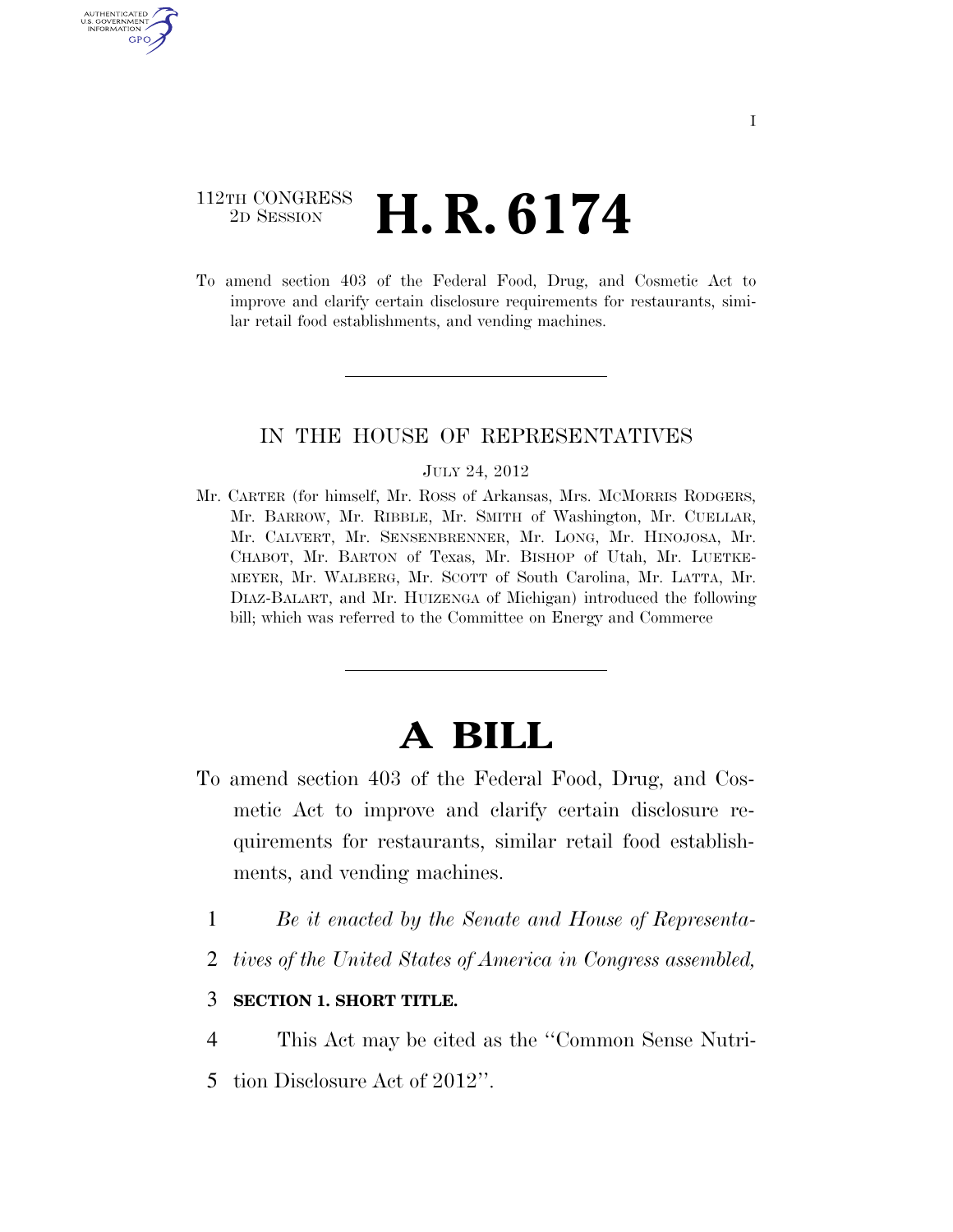| 1              | SEC. 2. AMENDING CERTAIN DISCLOSURE REQUIREMENTS             |
|----------------|--------------------------------------------------------------|
| $\overline{2}$ | FOR RESTAURANTS, SIMILAR RETAIL FOOD                         |
| 3              | ESTABLISHMENTS, AND VENDING MACHINES.                        |
| $\overline{4}$ | Section $403(q)(5)(H)$ of the Federal Food, Drug and         |
| 5              | Cosmetic Act $(21 \text{ U.S.C. } 343(q)(5)(H))$ is amended— |
| 6              | $(1)$ in subclause $(ii)$ —                                  |
| 7              | $(A)$ in item $(I)(aa)$ by striking "the num-                |
| 8              | ber of calories contained in the standard menu               |
| 9              | item, as usually prepared and offered for sale"              |
| 10             | and inserting "the number of calories contained              |
| 11             | in the whole product, or the number of servings              |
| 12             | and number of calories per serving, or the num-              |
| 13             | ber of calories per the common unit division of              |
| 14             | the product, such as for a multi-serving item                |
| 15             | that is typically divided before presentation to             |
| 16             | the consumer";                                               |
| 17             | $(B)$ in item $(II)(aa)$ , by striking "the num-             |
| 18             | ber of calories contained in the standard menu               |
| 19             | item, as usually prepared and offered for sale"              |
| 20             | and inserting "the number of calories contained              |
| 21             | in the whole product, or the number of servings              |
| 22             | and number of calories per serving, or the num-              |
| 23             | ber of calories per the common unit division of              |
| 24             | the product, such as for a multi-serving item                |
| 25             | that is typically divided before presentation to             |
| 26             | the consumer"; and                                           |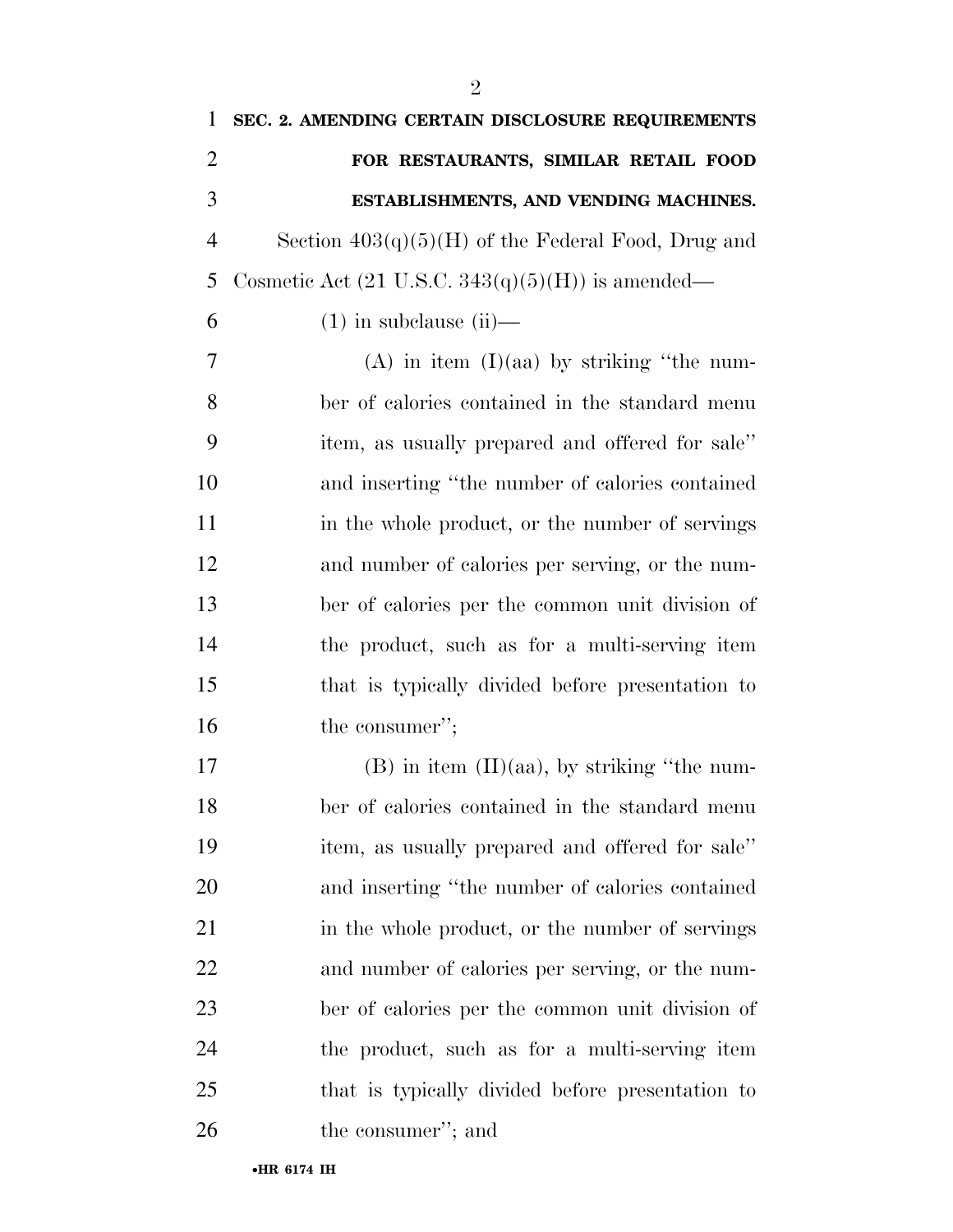| $\mathbf{1}$   | (C) by adding at the end the following           |
|----------------|--------------------------------------------------|
| $\overline{2}$ | flush text:                                      |
| 3              | "In the case of restaurants or similar re-       |
| $\overline{4}$ | tail food establishments where the majority      |
| 5              | of orders are placed by customers who are        |
| 6              | off-premises at the time such order is           |
| 7              | placed, the information required to be dis-      |
| 8              | closed under this subclause may be pro-          |
| 9              | vided by a remote-access menu, such as           |
| 10             | one available on the internet, instead of an     |
| 11             | on-premises menu.";                              |
| 12             | $(2)$ in subclause (iv)—                         |
| 13             | $(A)$ by striking "For the purposes of this      |
| 14             | clause,", inserting the following (and indenting |
| 15             | the text that follows appropriately):            |
| 16             | "(I) IN GENERAL.—For the pur-                    |
| 17             | poses of this clause,";                          |
| 18             | (B) by striking "and other reasonable            |
| 19             | means" and inserting "or other reasonable        |
| 20             | means"; and                                      |
| 21             | (C) by adding at the end the following:          |
| 22             | REASONABLE BASIS<br>$``(\Pi)$<br>DE-             |
| 23             | FINED.—For purposes of this sub-                 |
| 24             | clause, with respect to a nutrient dis-          |
| 25             | closure, the term 'reasonable basis'             |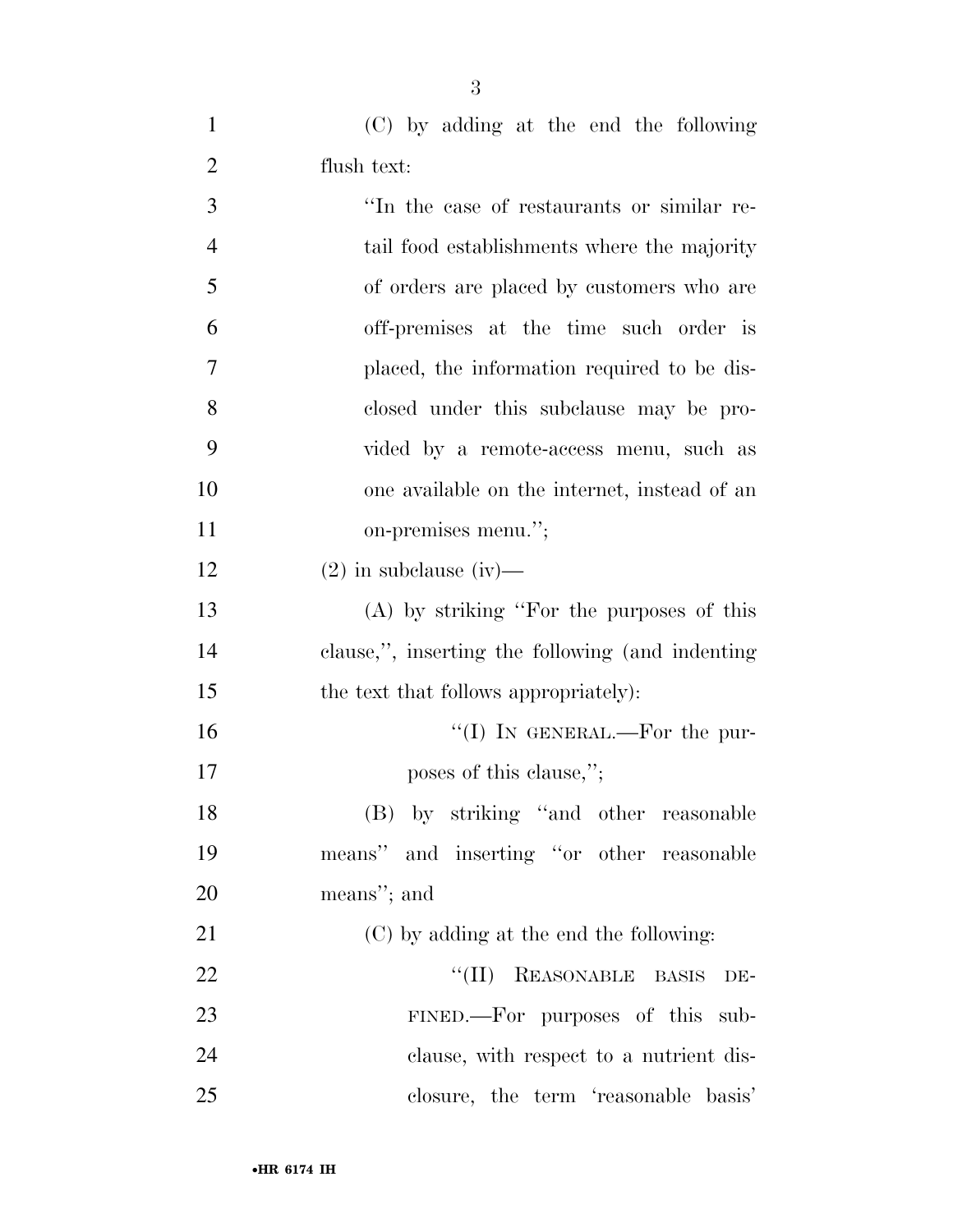| $\mathbf{1}$   | means that the nutrient disclosure is             |
|----------------|---------------------------------------------------|
| $\overline{2}$ | within acceptable allowances for vari-            |
| 3              | ation in nutrient content. Such ac-               |
| $\overline{4}$ | ceptable allowances shall include al-             |
| 5              | lowances for variation in serving size,           |
| 6              | inadvertent human error in formula-               |
| 7              | tion of menu items, and variations in             |
| 8              | ingredients.";                                    |
| 9              | $(3)$ in subclause $(v)$ —                        |
| 10             | (A) by inserting "contained in the whole          |
| 11             | product, or the number of servings and infor-     |
| 12             | mation per serving, or the common unit division   |
| 13             | of the product, such as for a multi-serving item  |
| 14             | that is typically divided before presentation to  |
| 15             | the consumer," before "that come in different     |
| 16             | flavors, varieties, or combinations,";            |
| 17             | (B) by striking ", through means deter-           |
| 18             | mined by the Secretary, including ranges, aver-   |
| 19             | ages, or other methods"; and                      |
| 20             | (C) by adding at the end, after the period,       |
| 21             | the following: "A restaurant or similar retail    |
| 22             | food establishment may determine and disclo-      |
| 23             | sure such content by using any of the following   |
| 24             | methods: ranges, averages, individual labeling    |
| 25             | of flavors or components; or labeling of one pre- |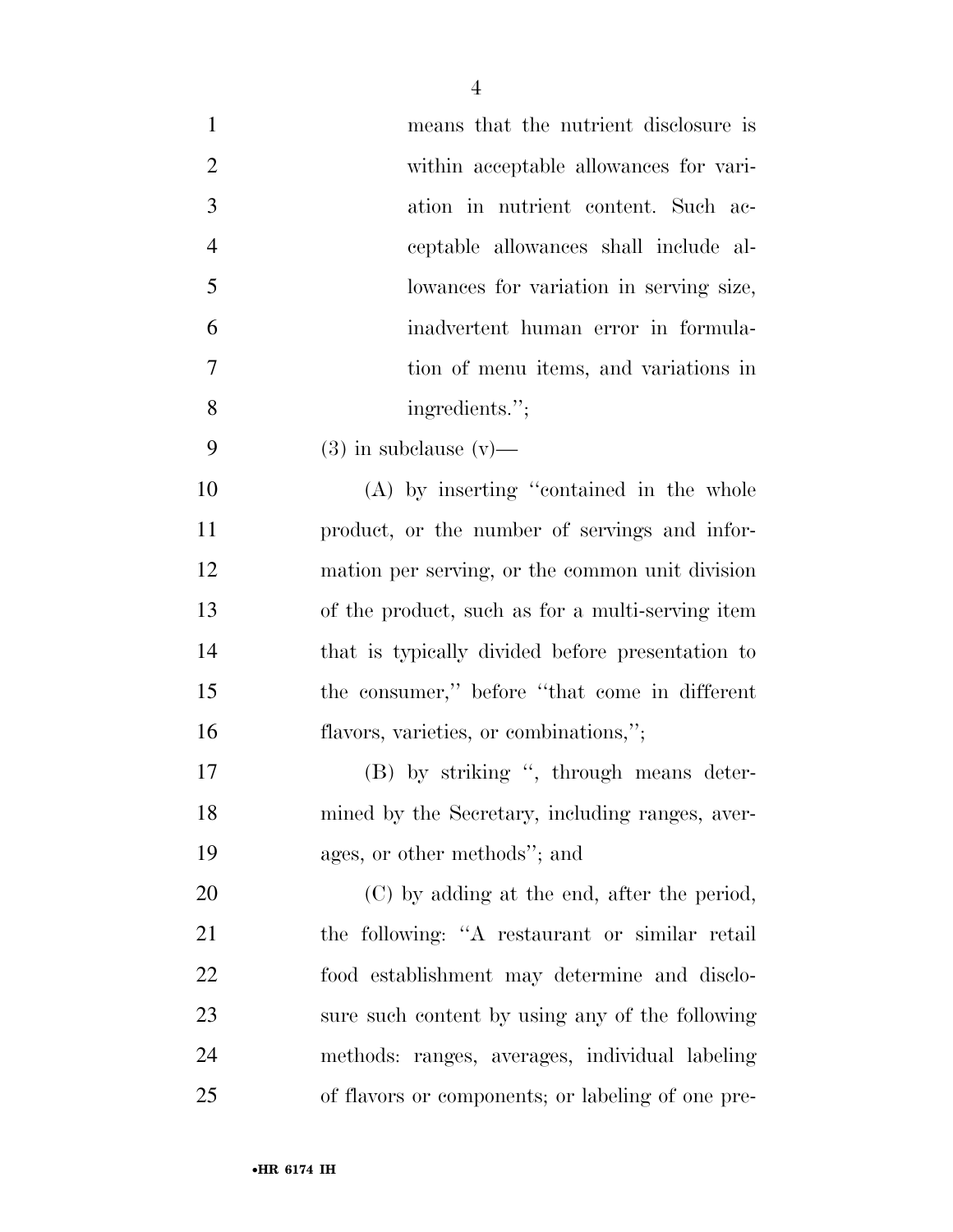| $\mathbf{1}$   | set standard build. In addition to such methods, |
|----------------|--------------------------------------------------|
| $\overline{2}$ | the Secretary may allow the use of other meth-   |
| 3              | ods, to be determined by the Secretary, for      |
| $\overline{4}$ | which there is a reasonable basis (as such term  |
| 5              | is used in subclause $(iv)$ ."; and              |
| 6              | $(4)$ in subclause $(xi)$ —                      |
| 7              | $(A)$ in the heading, by striking "DEFINI-       |
| 8              | TION" and inserting "DEFINITIONS";               |
| 9              | (B) by striking "clause, the term 'menu'"        |
| 10             | and inserting the following (and indenting the   |
| 11             | text that follows appropriately): "clause:       |
| 12             | "(I) MENU; MENU BOARD.—The                       |
| 13             | term 'menu''; and                                |
| 14             | (C) by adding at the end the following:          |
| 15             | $``(II)$ PRESET<br>STANDARD                      |
| 16             | BUILD.—The term 'preset standard                 |
| 17             | build' means the finished version of a           |
| 18             | menu item most commonly ordered by               |
| 19             | consumers.                                       |
| 20             | "(III) RESTAURANT OR SIMILAR                     |
| 21             | RETAIL FOOD ESTABLISHMENT.—The                   |
| 22             | term 'restaurant or similar retail food          |
| 23             | establishment' means a retail food es-           |
| 24             | tablishment that derives more than 50            |
| 25             | percent of its total revenue from the            |